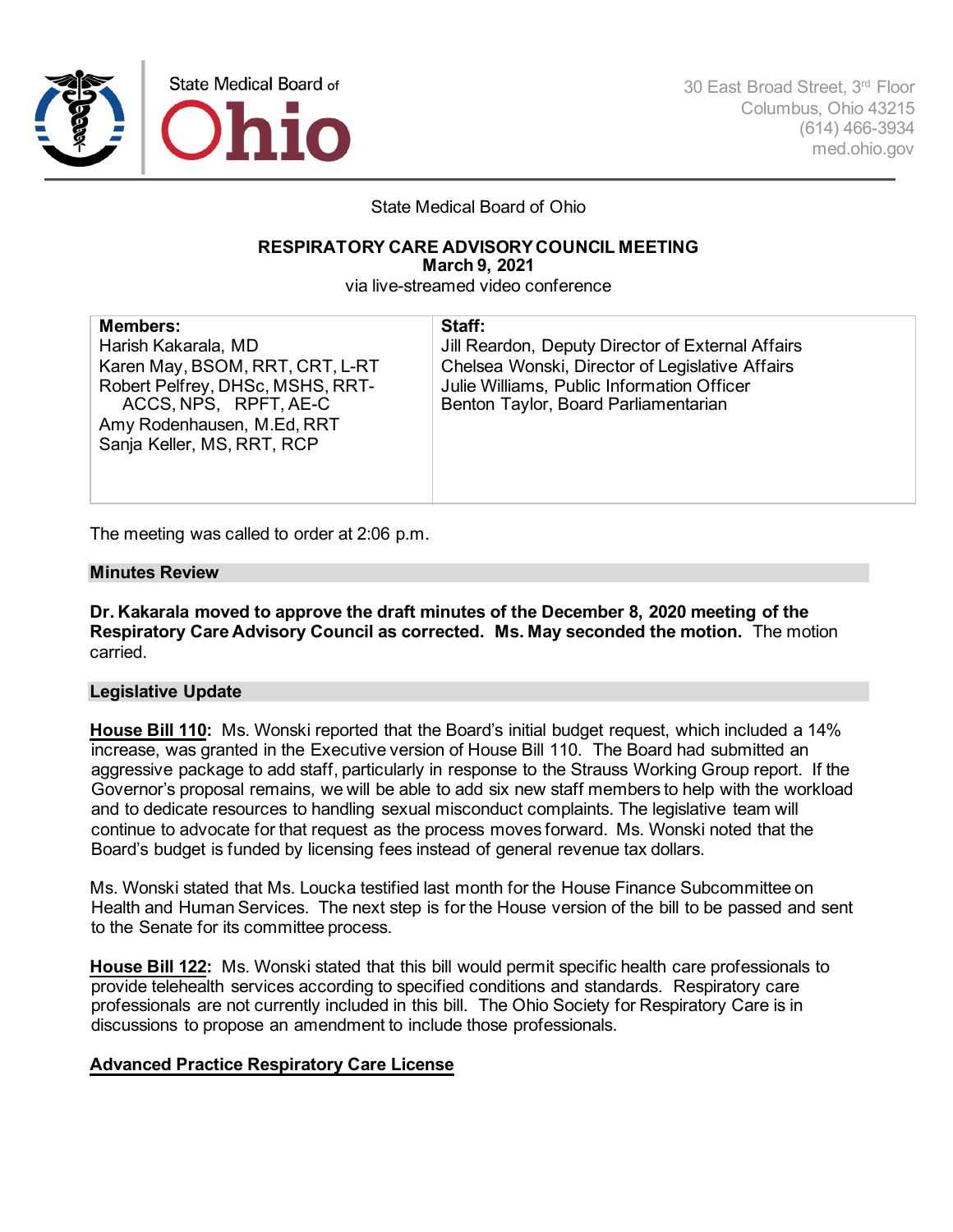Ms. Wonski stated that the Board's policy team has been having conversations with the Ohio Society for Respiratory Care, Ohio State University, and Dr. Kakarala regarding the new advanced practice respiratory care license. Those conversations are ongoing. The Council will be kept up-to-date on those discussions.

### **Respiratory Care Professional Recruiting Plan**

Ms. Reardon stated that Ms. Keller and Sue Ciarlariello of the Ohio Society for Respiratory Care (OSCR) have been working with state workforce officials regarding future recruiting and training of respiratory professionals. Ms. Keller had a brief presentation prepared for the Council.

Ms. Keller gave a presentation on the subject of recruiting students into respiratory care education programs. Ms. Keller discussed the role of respiratory care professionals and qualifications to sit for the national board examinations and licensure eligibility. Ms. Keller noted that in Ohio, students are eligible for a limited permit to practice respiratory care after completing two semesters, though that differs between institutions. This allows the students to enter the workforce after a relatively short time. The majority of respiratory therapists practice in hospitals, but many work in free-standing emergency centers and various other settings.

Ms. Keller stated that OSCR is currently working with the Ohio Department of Higher Education, the Ohio Hospital Association, the State Medical Board of Ohio, the Greater Ohio Workforce Board, Ohio Means Jobs Centers, and the American Association for Respiratory Care. Ms. Keller reported that respiratory care now qualifies as a top job in demand with Ohio Means Jobs. Ms. Keller and Ms. Ciarlariello have met the Montgomery County Workforce to provide enough information to recommend respiratory care as a profession to those looking to return to school and interested in health care. OSCR is also working with the Ohio Hospital Association to discuss strategies for recruitment. Ms. Keller noted that one of best strategies is promoting from within.

Ms. Keller continued that she has worked heavily with OSCR marketing to create videos and commercials to promote respiratory care, and there is collaboration with the Health Care Workforce Preparation to integrate the respiratory care curriculum into any health care vocational curriculum in middle schools and high schools throughout the state. Ms. Keller encouraged other educational institutions to work with their counties to education their communities on this profession.

Mr. Pelfrey thanked Ms. Keller for the great presentation and noted that the COVID-19 pandemic has highlighted the need for respiratory therapists in Ohio and nationwide. Mr. Pelfrey reiterated that respiratory care students can enter the workforce quickly and hospitals are hiring students. Ms. Rodenhausen agreed and stated that it is important to contact high schools.

#### **One-Bite Program**

Ms. Reardon stated that she previously provided the Council members with a memorandum from Ms. Dorcy asking the Medical Board to approve updated evaluation and treatment requirements for some of the Board's licensees, including respiratory care professionals. If approved, these licenses will no longer be required to attend a 72-hour inpatient evaluation costing about \$3,500 if they are ordered to an evaluation. Rather, these licensees would be able to attend an outpatient evaluation which costs \$800.

Ms. Reardon explained that in the One-Bite program, eligible licensees who are impaired due to substance use disorder can avoid formal disciplinary action by board. The program involved